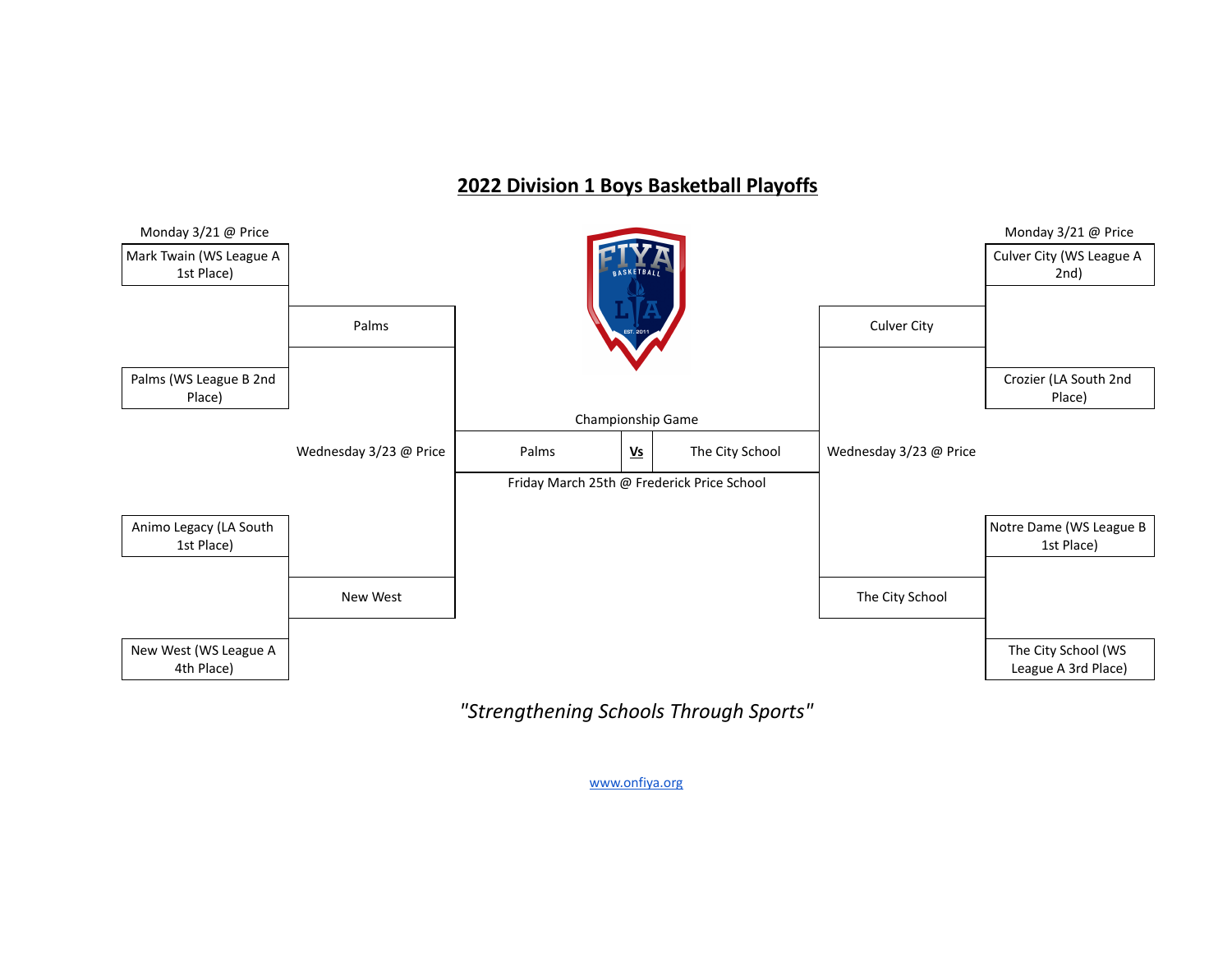| <b>D-1 Boys Basketball Playoffs</b>          |           |                                            |                      |       |         |        |  |  |  |  |  |
|----------------------------------------------|-----------|--------------------------------------------|----------------------|-------|---------|--------|--|--|--|--|--|
| <b>First Round</b>                           |           |                                            |                      |       |         |        |  |  |  |  |  |
|                                              |           |                                            |                      |       |         |        |  |  |  |  |  |
| Mark Twain (WS League<br>A 1st Place)        | Vs        | Palms (WS League B 2nd<br>Place)           | Monday March 21st    | Price | 4:00 PM | Game 1 |  |  |  |  |  |
| Animo Legacy (LA South<br>1st Place)         | <b>Vs</b> | New West (WS League<br>A 4th Place)        | Monday March 21st    | Price | 5:00 PM | Game 2 |  |  |  |  |  |
| Culver City (WS League<br>A 2nd Place)       | <b>Vs</b> | Crozier (LA South 2nd<br>Place)            | Monday March 21st    | Price | 6:00 PM | Game 3 |  |  |  |  |  |
| Notre Dame (WS League<br><b>B</b> 1st Place) | Vs        | The City School (WS<br>League A 3rd Place) | Monday March 21st    | Price | 7:00 PM | Game 4 |  |  |  |  |  |
| Semi Finals                                  |           |                                            |                      |       |         |        |  |  |  |  |  |
|                                              |           |                                            |                      |       |         |        |  |  |  |  |  |
| Palms                                        | Vs        | New West                                   | Wednesday March 23rd | Price | 6:00 PM | Game 5 |  |  |  |  |  |
| <b>Culver City</b>                           | Vs        | The City School                            | Wednesday March 23rd | Price | 7:00 PM | Game 6 |  |  |  |  |  |
|                                              |           |                                            |                      |       |         |        |  |  |  |  |  |
| Championship                                 |           |                                            |                      |       |         |        |  |  |  |  |  |
|                                              |           |                                            |                      |       |         |        |  |  |  |  |  |
| Palms                                        | Vs        | The City School                            | Friday March 25th    | Price | 7:00 PM |        |  |  |  |  |  |

**Price Christian Schools: 7901 Vermont Ave, Los Angeles, CA 90044**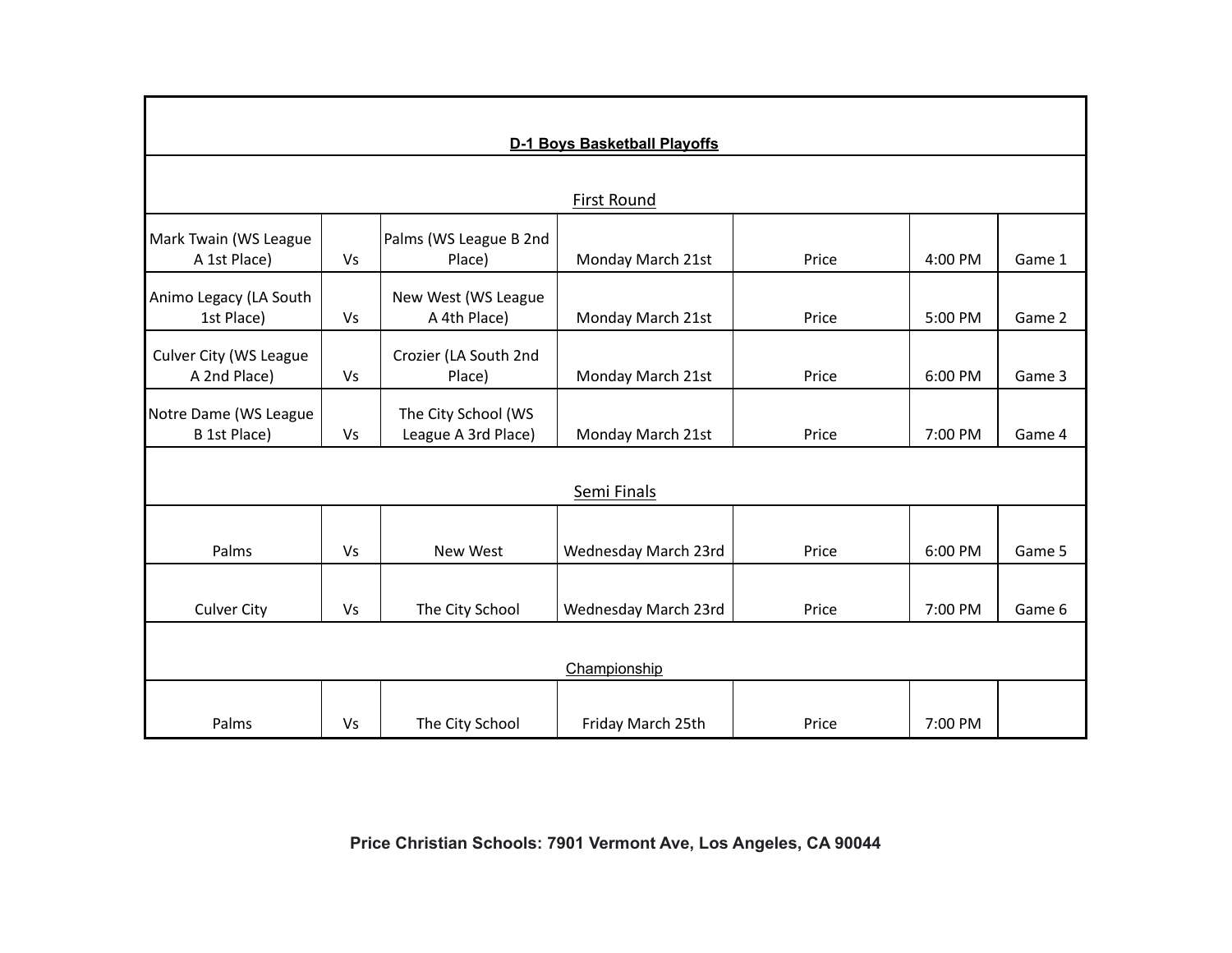

## **2022 Division 1A Boys Basketball Playoffs**

www.onfiya.org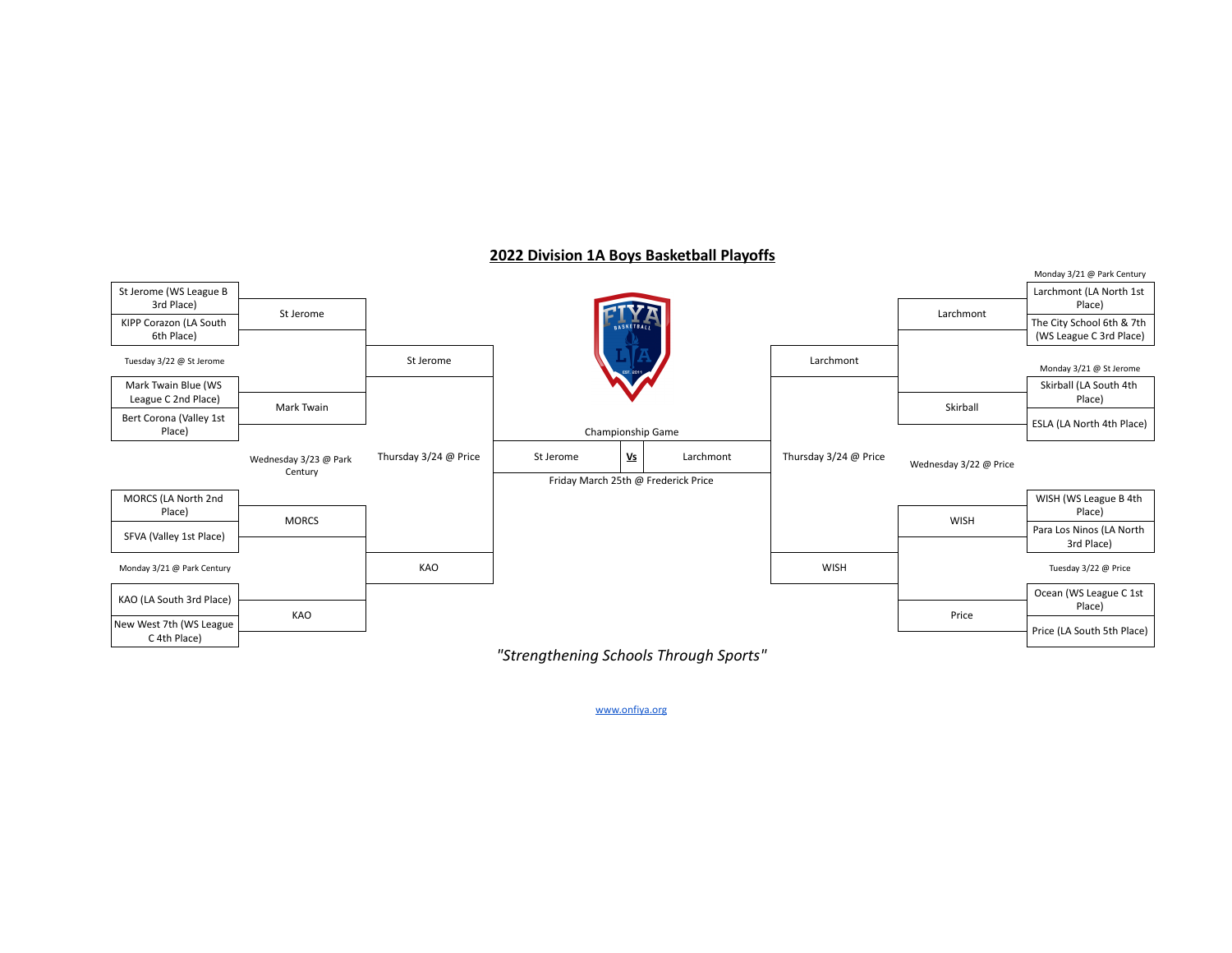| D-1A Boys Basketball Playoffs              |           |                                                      |                      |              |         |         |  |  |  |  |
|--------------------------------------------|-----------|------------------------------------------------------|----------------------|--------------|---------|---------|--|--|--|--|
| First Round                                |           |                                                      |                      |              |         |         |  |  |  |  |
| St Jerome (WS League B 3rd<br>Place)       | Vs        | KIPP Corazon (LA South 6th<br>Place)                 | Tuesday March 22nd   | St Jerome    | 6:00 PM | Game 1  |  |  |  |  |
| Mark Twain Blue (WS League C<br>2nd Place) | <b>Vs</b> | Bert Corona (Valley 1st Place)                       | Tuesday March 22nd   | St Jerome    | 7:00 PM | Game 2  |  |  |  |  |
| MORCS (LA North 2nd Place)                 | <b>Vs</b> | SFVA (Valley 1st Place)                              | Monday March 21st    | Park Century | 4:00 PM | Game 3  |  |  |  |  |
| KAO (LA South 3rd Place)                   | Vs        | New West 7th (WS League C 4th<br>Place)              | Monday March 21st    | Park Century | 5:00 PM | Game 4  |  |  |  |  |
| Larchmont (LA North 1st Place)             | Vs        | The City School 6th & 7th (WS<br>League C 3rd Place) | Monday March 21st    | Park Century | 6:00 PM | Game 5  |  |  |  |  |
| Skirball (LA South 4th Place)              | <b>Vs</b> | ESLA (LA North 4th Place)                            | Monday March 21st    | St Jerome    | 7:00 PM | Game 6  |  |  |  |  |
| WISH (WS League B 4th Place)               | Vs        | Para Los Ninos (LA North 3rd<br>Place)               | Tuesday March 22nd   | Price        | 7:00 PM | Game 7  |  |  |  |  |
| Ocean (WS League C 1st Place)              | <b>Vs</b> | Price (LA South 5th Place)                           | Tuesday March 22nd   | Price        | 6:00 PM | Game 8  |  |  |  |  |
| Second Round                               |           |                                                      |                      |              |         |         |  |  |  |  |
| St Jerome                                  | <b>Vs</b> | Mark Twain                                           | Wednesday March 23rd | Park Century | 5:00 PM | Game 9  |  |  |  |  |
| <b>MORCS</b>                               | Vs        | KAO                                                  | Wednesday March 23rd | Park Century | 6:00 PM | Game 10 |  |  |  |  |
| Larchmont                                  | Vs        | Skirball                                             | Wednesday March 23rd | Price        | 4:00 PM | Game 11 |  |  |  |  |
| <b>WISH</b>                                | <b>Vs</b> | Price                                                | Wednesday March 23rd | Price        | 5:00 PM | Game 12 |  |  |  |  |
| Semi Finals                                |           |                                                      |                      |              |         |         |  |  |  |  |
| St Jerome                                  | <b>Vs</b> | KAO                                                  | Thursday March 24th  | Price        | 6:00 PM | Game 13 |  |  |  |  |
| Larchmont                                  | Vs        | <b>WISH</b>                                          | Thursday March 24th  | Price        | 7:00 PM | Game 14 |  |  |  |  |
| Championship                               |           |                                                      |                      |              |         |         |  |  |  |  |
| St Jerome                                  | Vs        | Larchmont                                            | Friday March 25th    | Price        | 5:00 PM |         |  |  |  |  |